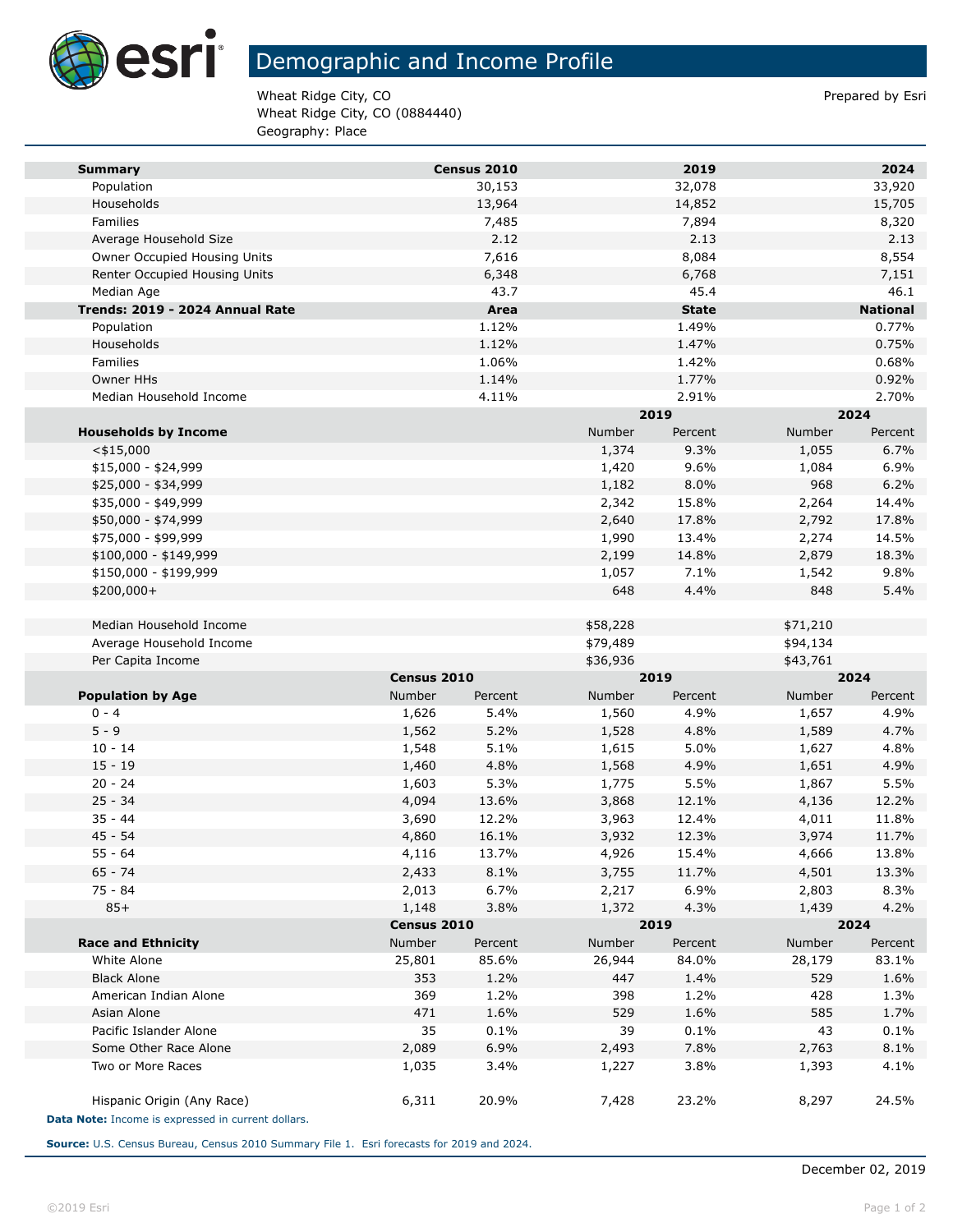

### Demographic and Income Profile

Wheat Ridge City, CO **Prepared by Estimate 2** and 2 and 2 and 2 and 2 and 2 and 2 and 2 and 2 and 2 and 2 and 2 and 2 and 2 and 2 and 2 and 2 and 2 and 2 and 2 and 2 and 2 and 2 and 2 and 2 and 2 and 2 and 2 and 2 and 2 an Wheat Ridge City, CO (0884440) Geography: Place









#### 2019 Household Income



2019 Population by Race



<sup>2019</sup> Percent Hispanic Origin: 23.2%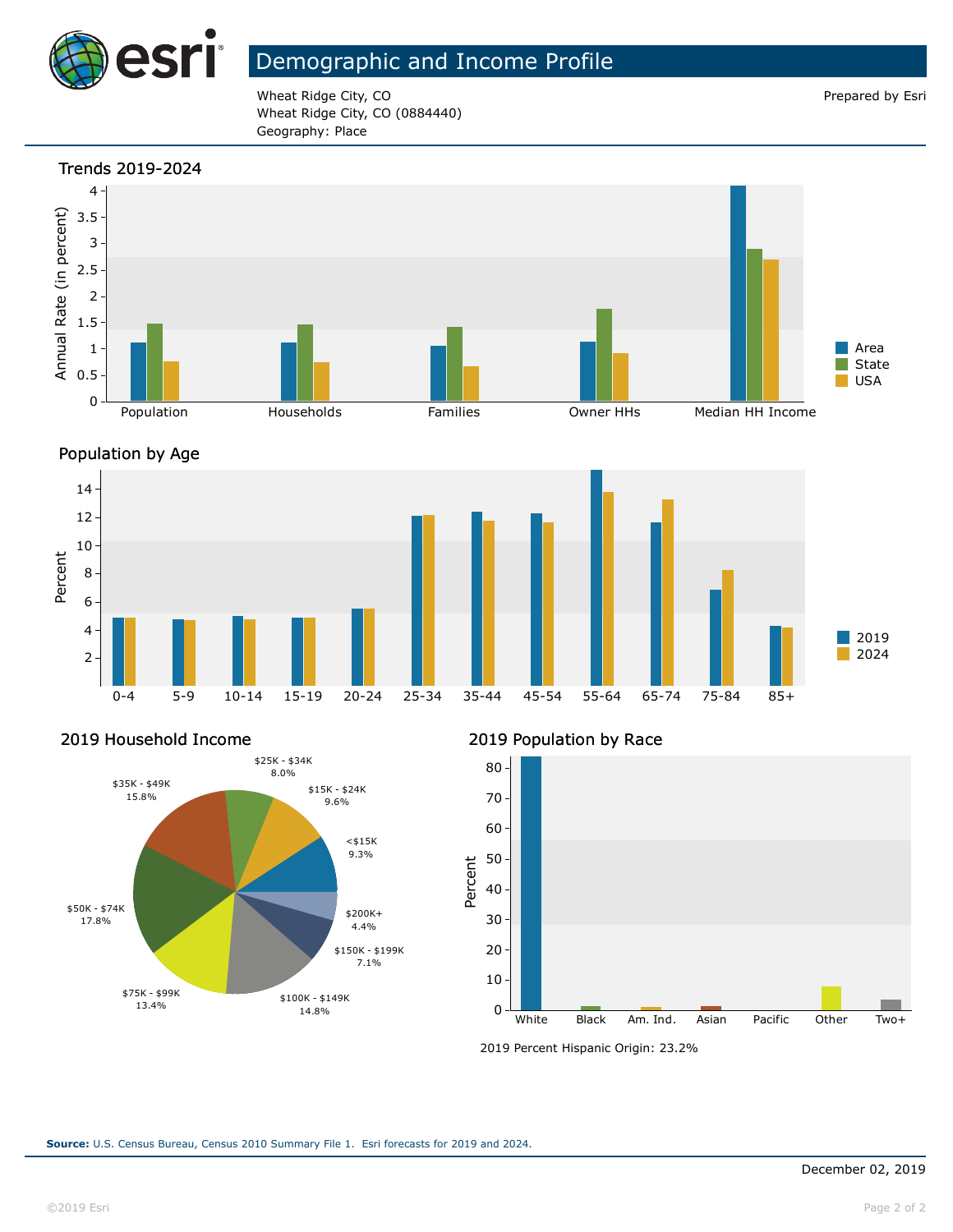

Ridge Rd, Wheat Ridge, Colorado, 80033 extending the part of the Prepared by Esri **Rings: 1, 3, 5 mile radii** Latitude: 39.78856

Longitude: -105.13091

|                                | 1 mile        | 3 miles        | 5 miles        |
|--------------------------------|---------------|----------------|----------------|
| <b>Population Summary</b>      |               |                |                |
| 2000 Total Population          | 4,433         | 81,215         | 217,217        |
| 2010 Total Population          | 4,995         | 80,912         | 217,359        |
| 2019 Total Population          | 5,340         | 87,158         | 237,369        |
| 2019 Group Quarters            | 65            | 620            | 2,698          |
| 2024 Total Population          | 6,403         | 92,085         | 250,319        |
| 2019-2024 Annual Rate          | 3.70%         | 1.11%          | 1.07%          |
| 2019 Total Daytime Population  | 9,113         | 87,715         | 227,876        |
| Workers                        | 6,751         | 47,550         | 121,474        |
| Residents                      | 2,362         | 40,165         | 106,402        |
| <b>Household Summary</b>       |               |                |                |
| 2000 Households                | 1,594         | 32,798         | 88,471         |
| 2000 Average Household Size    | 2.70          | 2.45           | 2.41           |
| 2010 Households                | 1,978         | 34,542         | 92,215         |
| 2010 Average Household Size    | 2.49          | 2.33           | 2.33           |
| 2019 Households                | 2,129         | 37,240         | 100,373        |
| 2019 Average Household Size    | 2.48          | 2.32           | 2.34           |
| 2024 Households                | 2,527         | 39,327         | 105,718        |
| 2024 Average Household Size    | 2.51          | 2.33           | 2.34           |
| 2019-2024 Annual Rate          | 3.49%         | 1.10%          | 1.04%          |
| 2010 Families                  |               |                |                |
| 2010 Average Family Size       | 1,206<br>3.14 | 21,896<br>2.89 | 56,065<br>2.95 |
|                                |               |                |                |
| 2019 Families                  | 1,277<br>3.14 | 23,373         | 60,461         |
| 2019 Average Family Size       |               | 2.90           | 2.96           |
| 2024 Families                  | 1,522         | 24,614         | 63,502         |
| 2024 Average Family Size       | 3.18          | 2.90           | 2.97           |
| 2019-2024 Annual Rate          | 3.57%         | 1.04%          | 0.99%          |
| <b>Housing Unit Summary</b>    |               |                |                |
| 2000 Housing Units             | 1,616         | 33,577         | 90,963         |
| Owner Occupied Housing Units   | 62.4%         | 66.2%          | 63.8%          |
| Renter Occupied Housing Units  | 36.3%         | 31.5%          | 33.5%          |
| Vacant Housing Units           | 1.4%          | 2.3%           | 2.7%           |
| 2010 Housing Units             | 2,064         | 36,341         | 97,237         |
| Owner Occupied Housing Units   | 60.5%         | 63.0%          | 61.0%          |
| Renter Occupied Housing Units  | 35.4%         | 32.0%          | 33.9%          |
| Vacant Housing Units           | 4.2%          | 5.0%           | 5.2%           |
| 2019 Housing Units             | 2,158         | 38,346         | 103,266        |
| Owner Occupied Housing Units   | 61.6%         | 64.3%          | 62.7%          |
| Renter Occupied Housing Units  | 37.0%         | 32.8%          | 34.5%          |
| Vacant Housing Units           | 1.3%          | 2.9%           | 2.8%           |
| 2024 Housing Units             | 2,542         | 40,347         | 108,255        |
| Owner Occupied Housing Units   | 54.5%         | 64.2%          | 63.4%          |
| Renter Occupied Housing Units  | 44.9%         | 33.3%          | 34.2%          |
| Vacant Housing Units           | 0.6%          | 2.5%           | 2.3%           |
| <b>Median Household Income</b> |               |                |                |
| 2019                           | \$72,509      | \$75,239       | \$71,332       |
| 2024                           | \$87,030      | \$86,875       | \$84,042       |
| <b>Median Home Value</b>       |               |                |                |
| 2019                           | \$454,415     | \$410,291      | \$409,226      |
| 2024                           | \$488,209     | \$447,569      | \$449,942      |
| <b>Per Capita Income</b>       |               |                |                |
| 2019                           | \$39,405      | \$41,400       | \$40,057       |
| 2024                           | \$46,468      | \$48,190       | \$46,598       |
| <b>Median Age</b>              |               |                |                |
| 2010                           | 40.4          | 42.4           | 40.6           |
| 2019                           | 42.5          | 43.9           | 42.2           |
|                                |               |                |                |
| 2024                           | 43.4          | 44.2           | 42.9           |

Data Note: Household population includes persons not residing in group quarters. Average Household Size is the household population divided by total households. Persons in families include the householder and persons related to the householder by birth, marriage, or adoption. Per Capita Income represents the income received by all persons aged 15 years and over divided by the total population.

**Source:** U.S. Census Bureau, Census 2010 Summary File 1. Esri forecasts for 2019 and 2024 Esri converted Census 2000 data into 2010 geography.

п

п

П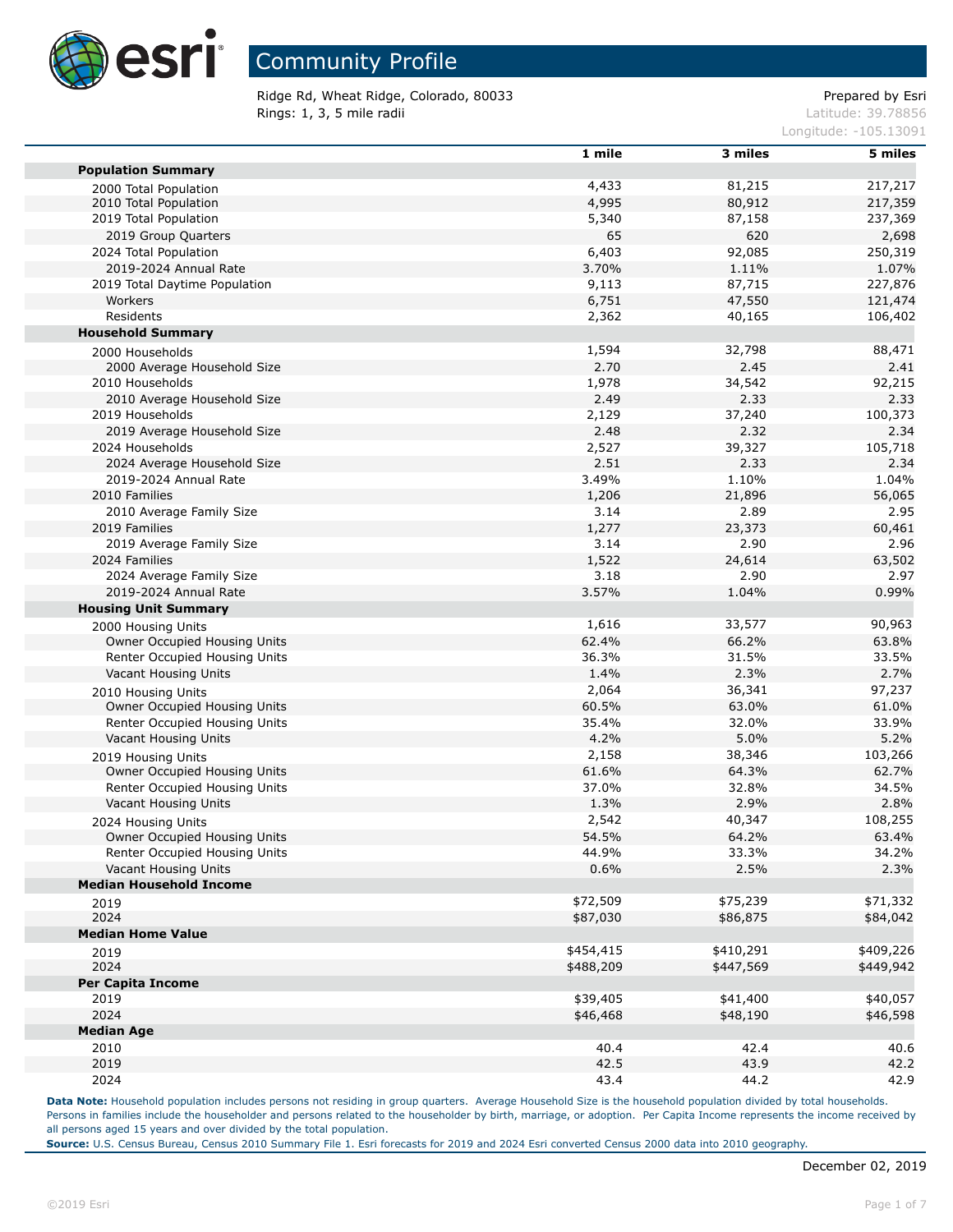

Ridge Rd, Wheat Ridge, Colorado, 80033 extending the part of the Prepared by Esri Rings: 1, 3, 5 mile radii and the state of the state of the contract of the latitude: 39.78856

Longitude: -105.13091

|                                            | 1 mile    | 3 miles   | 5 miles   |
|--------------------------------------------|-----------|-----------|-----------|
| 2019 Households by Income                  |           |           |           |
| Household Income Base                      | 2,129     | 37,240    | 100,373   |
| $<$ \$15,000                               | 7.5%      | 7.1%      | 7.9%      |
| $$15,000 - $24,999$                        | 5.3%      | 6.4%      | 7.3%      |
| \$25,000 - \$34,999                        | 5.5%      | 6.4%      | 6.4%      |
| \$35,000 - \$49,999                        | 16.4%     | 13.4%     | 12.4%     |
| \$50,000 - \$74,999                        | 16.5%     | 16.6%     | 17.8%     |
| \$75,000 - \$99,999                        | 14.5%     | 14.8%     | 13.4%     |
| $$100,000 - $149,999$                      | 20.5%     | 18.9%     | 18.4%     |
| \$150,000 - \$199,999                      | 7.3%      | 8.5%      | 8.9%      |
| \$200,000+                                 | 6.4%      | 8.0%      | 7.4%      |
| Average Household Income                   | \$92,045  | \$97,276  | \$94,608  |
| 2024 Households by Income                  |           |           |           |
| Household Income Base                      | 2,527     | 39,327    | 105,718   |
| $<$ \$15,000                               | 5.1%      | 5.1%      | 5.8%      |
| $$15,000 - $24,999$                        | 3.4%      | 4.5%      | 5.4%      |
| \$25,000 - \$34,999                        | 4.0%      | 4.8%      | 5.0%      |
| \$35,000 - \$49,999                        | 13.9%     | 11.7%     | 11.1%     |
| \$50,000 - \$74,999                        | 15.3%     | 15.5%     | 16.8%     |
| \$75,000 - \$99,999                        | 15.0%     | 15.1%     | 13.7%     |
|                                            | 25.4%     |           |           |
| $$100,000 - $149,999$                      | 9.7%      | 22.5%     | 21.6%     |
| \$150,000 - \$199,999                      |           | 11.1%     | 11.6%     |
| \$200,000+                                 | 8.2%      | 9.6%      | 9.0%      |
| Average Household Income                   | \$109,336 | \$113,296 | \$110,195 |
| 2019 Owner Occupied Housing Units by Value |           |           |           |
| Total                                      | 1,330     | 24,657    | 64,702    |
| $<$ \$50,000                               | 0.5%      | 0.5%      | 1.0%      |
| \$50,000 - \$99,999                        | 1.0%      | 0.5%      | 0.4%      |
| $$100,000 - $149,999$                      | 1.1%      | 0.7%      | 0.8%      |
| \$150,000 - \$199,999                      | 1.3%      | 1.6%      | 1.8%      |
| \$200,000 - \$249,999                      | 2.9%      | 5.1%      | 5.5%      |
| \$250,000 - \$299,999                      | 4.1%      | 8.5%      | 9.0%      |
| \$300,000 - \$399,999                      | 22.2%     | 30.5%     | 29.1%     |
| \$400,000 - \$499,999                      | 31.5%     | 27.3%     | 25.3%     |
| \$500,000 - \$749,999                      | 31.4%     | 20.9%     | 21.8%     |
| \$750,000 - \$999,999                      | 3.4%      | 3.7%      | 4.1%      |
| $$1,000,000 - $1,499,999$                  | 0.1%      | 0.7%      | 0.8%      |
| \$1,500,000 - \$1,999,999                  | 0.1%      | 0.1%      | 0.1%      |
| \$2,000,000 +                              | 0.7%      | 0.2%      | 0.2%      |
| Average Home Value                         | \$484,906 | \$445,083 | \$446,722 |
| 2024 Owner Occupied Housing Units by Value |           |           |           |
| Total                                      | 1,386     | 25,896    | 68,643    |
| $<$ \$50,000                               | 0.2%      | 0.1%      | 0.4%      |
| \$50,000 - \$99,999                        | 0.9%      | 0.3%      | 0.1%      |
| \$100,000 - \$149,999                      | 0.6%      | 0.2%      | 0.1%      |
| \$150,000 - \$199,999                      | 0.4%      | 0.3%      | 0.3%      |
| \$200,000 - \$249,999                      | 1.1%      | 1.3%      | 1.6%      |
| \$250,000 - \$299,999                      | 1.7%      | 4.6%      | 5.4%      |
| \$300,000 - \$399,999                      | 16.9%     | 27.8%     | 26.9%     |
| \$400,000 - \$499,999                      | 31.8%     | 32.4%     | 30.3%     |
| \$500,000 - \$749,999                      | 39.5%     | 26.1%     | 27.1%     |
| \$750,000 - \$999,999                      | 5.7%      | 5.8%      | 6.3%      |
| \$1,000,000 - \$1,499,999                  | 0.1%      | 0.8%      | 1.0%      |
| \$1,500,000 - \$1,999,999                  | 0.1%      | 0.1%      | 0.2%      |
| $$2,000,000 +$                             | 0.7%      | 0.2%      | 0.2%      |
| Average Home Value                         | \$529,606 | \$489,622 | \$495,280 |

Data Note: Income represents the preceding year, expressed in current dollars. Household income includes wage and salary earnings, interest dividends, net rents, pensions, SSI and welfare payments, child support, and alimony.

**Source:** U.S. Census Bureau, Census 2010 Summary File 1. Esri forecasts for 2019 and 2024 Esri converted Census 2000 data into 2010 geography.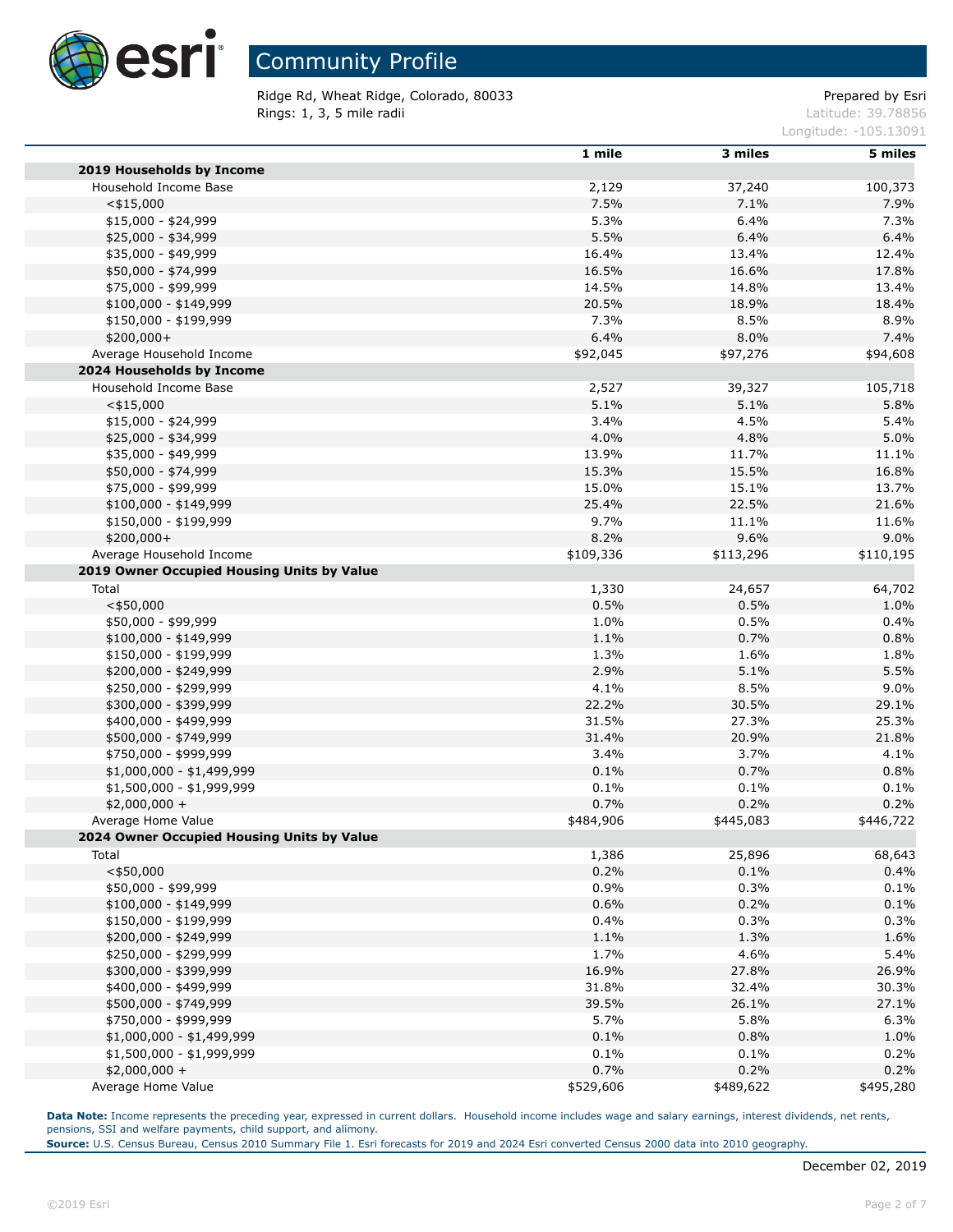

Ridge Rd, Wheat Ridge, Colorado, 80033 entitled and the extendio of the Prepared by Esri Rings: 1, 3, 5 mile radii and the state of the state of the contract of the latitude: 39.78856

Longitude: -105.13091

|                               | 1 mile | 3 miles | 5 miles |
|-------------------------------|--------|---------|---------|
| 2010 Population by Age        |        |         |         |
| Total                         | 4,993  | 80,912  | 217,359 |
| $0 - 4$                       | 5.8%   | 5.6%    | 5.8%    |
| $5 - 9$                       | 6.3%   | 5.9%    | 6.0%    |
| $10 - 14$                     | 6.0%   | 6.1%    | 5.9%    |
| $15 - 24$                     | 11.1%  | 11.5%   | 11.9%   |
| $25 - 34$                     | 13.9%  | 11.9%   | 13.1%   |
| $35 - 44$                     | 13.4%  | 12.4%   | 13.3%   |
| 45 - 54                       | 17.5%  | 16.5%   | 16.1%   |
| $55 - 64$                     | 13.6%  | 13.6%   | 13.4%   |
| $65 - 74$                     | 6.5%   | 7.9%    | 7.4%    |
| $75 - 84$                     | 4.1%   | 5.9%    | 4.8%    |
| $85 +$                        | 1.8%   | 2.6%    | 2.2%    |
| $18 +$                        | 78.2%  | 78.5%   | 78.6%   |
| 2019 Population by Age        |        |         |         |
| Total                         | 5,339  | 87,156  | 237,368 |
| $0 - 4$                       | 5.1%   | 5.0%    | 5.2%    |
| $5 - 9$                       | 5.2%   | 5.3%    | 5.4%    |
| $10 - 14$                     | 5.7%   | 5.8%    | 5.7%    |
| $15 - 24$                     | 11.5%  | 11.0%   | 11.0%   |
| $25 - 34$                     | 12.4%  | 12.1%   | 13.4%   |
| $35 - 44$                     | 13.2%  | 12.0%   | 12.6%   |
| $45 - 54$                     | 13.3%  | 12.8%   | 13.0%   |
| $55 - 64$                     | 15.6%  | 15.4%   | 14.7%   |
| $65 - 74$                     | 10.8%  | 11.1%   | 10.8%   |
| 75 - 84                       | 4.9%   | 6.1%    | 5.4%    |
| $85 +$                        | 2.2%   | 3.3%    | 2.7%    |
| $18 +$                        | 80.4%  | 80.4%   | 80.3%   |
| <b>2024 Population by Age</b> |        |         |         |
| Total                         | 6,405  | 92,085  | 250,322 |
| $0 - 4$                       | 5.1%   | 5.1%    | 5.3%    |
| $5 - 9$                       | 5.2%   | 5.2%    | 5.2%    |
| $10 - 14$                     | 5.3%   | 5.5%    | 5.4%    |
| $15 - 24$                     | 11.1%  | 10.8%   | 10.9%   |
| $25 - 34$                     | 12.6%  | 11.9%   | 12.9%   |
| $35 - 44$                     | 12.8%  | 12.5%   | 13.1%   |
| $45 - 54$                     | 12.3%  | 11.9%   | 12.2%   |
| $55 - 64$                     | 14.5%  | 14.1%   | 13.6%   |
| $65 - 74$                     | 12.3%  | 12.6%   | 12.0%   |
| 75 - 84                       | 6.4%   | 7.2%    | 6.7%    |
| $85 +$                        | 2.3%   | 3.3%    | 2.8%    |
| $18 +$                        | 81.1%  | 80.9%   | 80.8%   |
| 2010 Population by Sex        |        |         |         |
| Males                         | 2,515  | 39,358  | 106,847 |
| Females                       | 2,480  | 41,554  | 110,512 |
| <b>2019 Population by Sex</b> |        |         |         |
| Males                         | 2,683  | 42,481  | 116,518 |
| Females                       | 2,657  | 44,677  | 120,851 |
| <b>2024 Population by Sex</b> |        |         |         |
| Males                         | 3,207  | 44,980  | 122,779 |
| Females                       | 3,196  | 47,105  | 127,540 |
|                               |        |         |         |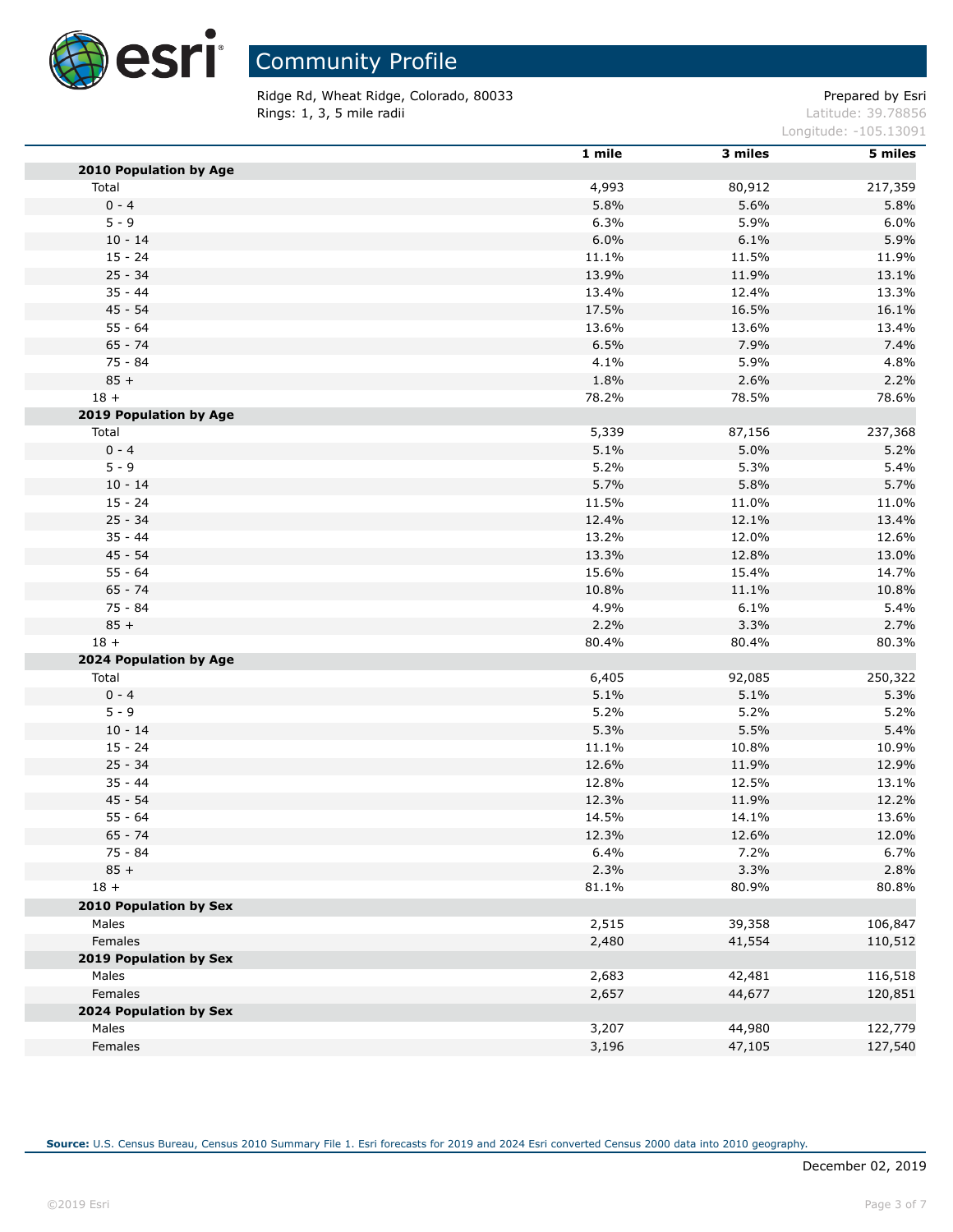

Ridge Rd, Wheat Ridge, Colorado, 80033 extending the part of the Prepared by Esri **Rings: 1, 3, 5 mile radii** Latitude: 39.78856

Longitude: -105.13091

|                                                    | 1 mile | 3 miles | 5 miles |
|----------------------------------------------------|--------|---------|---------|
| 2010 Population by Race/Ethnicity                  |        |         |         |
| Total                                              | 4,995  | 80,911  | 217,358 |
| White Alone                                        | 89.8%  | 90.3%   | 87.4%   |
| <b>Black Alone</b>                                 | 0.8%   | 0.9%    | 1.1%    |
| American Indian Alone                              | 1.1%   | 0.9%    | 1.1%    |
| Asian Alone                                        | 2.0%   | 1.5%    | 2.0%    |
| Pacific Islander Alone                             | 0.1%   | 0.1%    | 0.1%    |
| Some Other Race Alone                              | 3.8%   | 3.5%    | 5.4%    |
| Two or More Races                                  | 2.3%   | 2.7%    | 2.9%    |
| Hispanic Origin                                    | 13.3%  | 13.0%   | 17.5%   |
| Diversity Index                                    | 37.8   | 36.8    | 45.6    |
| 2019 Population by Race/Ethnicity                  |        |         |         |
| Total                                              | 5,339  | 87,157  | 237,368 |
| White Alone                                        | 89.0%  | 89.3%   | 86.2%   |
| <b>Black Alone</b>                                 | 0.9%   | 1.1%    | 1.3%    |
| American Indian Alone                              | 1.1%   | 0.9%    | 1.1%    |
| Asian Alone                                        | 2.2%   | 1.7%    | 2.1%    |
| Pacific Islander Alone                             | 0.1%   | 0.1%    | 0.1%    |
| Some Other Race Alone                              | 4.0%   | 3.8%    | 5.9%    |
| Two or More Races                                  | 2.7%   | 3.1%    | 3.3%    |
| Hispanic Origin                                    | 14.2%  | 14.0%   | 18.8%   |
| Diversity Index                                    | 40.0   | 39.4    | 48.4    |
| 2024 Population by Race/Ethnicity                  |        |         |         |
| Total                                              | 6,404  | 92,085  | 250,318 |
| White Alone                                        | 88.4%  | 88.6%   | 85.4%   |
| <b>Black Alone</b>                                 | 1.0%   | 1.2%    | 1.5%    |
| American Indian Alone                              | 1.1%   | 1.0%    | 1.1%    |
| Asian Alone                                        | 2.4%   | 1.8%    | 2.3%    |
| Pacific Islander Alone                             | 0.1%   | 0.1%    | 0.1%    |
| Some Other Race Alone                              | 4.1%   | 4.0%    | 6.2%    |
| Two or More Races                                  | 2.9%   | 3.4%    | 3.6%    |
| Hispanic Origin                                    | 14.9%  | 14.9%   | 20.0%   |
| Diversity Index                                    | 41.6   | 41.4    | 50.4    |
| 2010 Population by Relationship and Household Type |        |         |         |
| Total                                              | 4,995  | 80,912  | 217,360 |
| In Households                                      | 98.6%  | 99.3%   | 98.8%   |
| In Family Households                               | 77.5%  | 80.3%   | 78.1%   |
| Householder                                        | 25.9%  | 27.0%   | 25.8%   |
| Spouse                                             | 19.5%  | 20.3%   | 19.2%   |
| Child                                              | 27.8%  | 28.3%   | 27.9%   |
| Other relative                                     | 2.5%   | 2.7%    | 3.0%    |
| Nonrelative                                        | 1.7%   | 2.1%    | 2.2%    |
| In Nonfamily Households                            | 21.1%  | 19.0%   | 20.7%   |
| In Group Quarters                                  | 1.4%   | 0.7%    | 1.2%    |
| Institutionalized Population                       | 0.8%   | 0.5%    | 1.0%    |
| Noninstitutionalized Population                    | 0.6%   | 0.2%    | 0.2%    |
|                                                    |        |         |         |

Data Note: Persons of Hispanic Origin may be of any race. The Diversity Index measures the probability that two people from the same area will be from different race/ ethnic groups. **Source:** U.S. Census Bureau, Census 2010 Summary File 1. Esri forecasts for 2019 and 2024 Esri converted Census 2000 data into 2010 geography.

п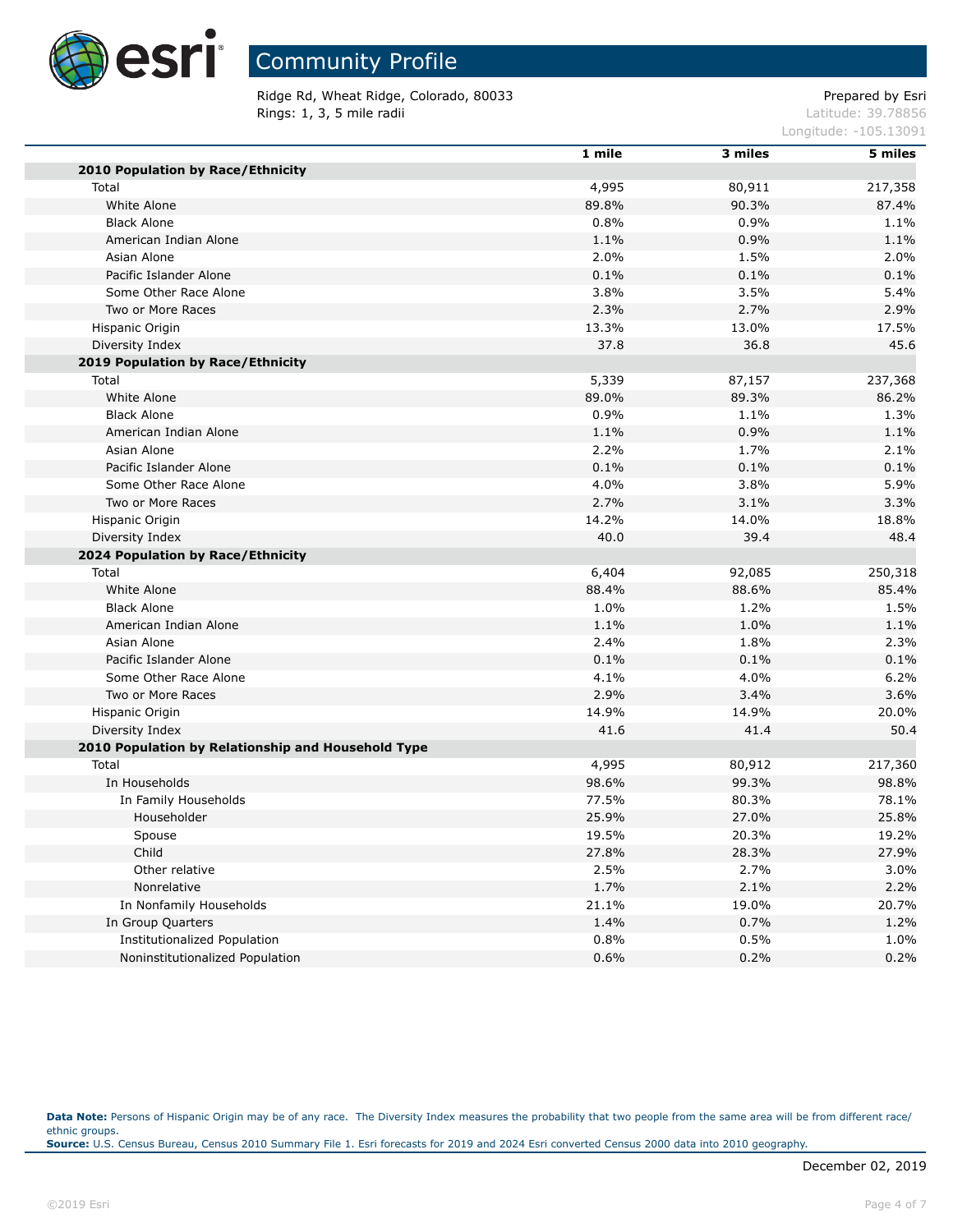

Ridge Rd, Wheat Ridge, Colorado, 80033 entitled and the extendio of the Prepared by Esri **Rings: 1, 3, 5 mile radii** Latitude: 39.78856

Longitude: -105.13091

|                                               | 1 mile  | 3 miles | 5 miles |
|-----------------------------------------------|---------|---------|---------|
| 2019 Population 25+ by Educational Attainment |         |         |         |
| Total                                         | 3,867   | 63,491  | 172,457 |
| Less than 9th Grade                           | 1.8%    | 1.9%    | 2.5%    |
| 9th - 12th Grade, No Diploma                  | 2.2%    | 4.2%    | 4.7%    |
| High School Graduate                          | 26.7%   | 19.0%   | 17.8%   |
| GED/Alternative Credential                    | 3.6%    | 3.8%    | 4.3%    |
| Some College, No Degree                       | 20.6%   | 22.2%   | 21.6%   |
| Associate Degree                              | 13.2%   | 8.1%    | 7.5%    |
| Bachelor's Degree                             | 20.9%   | 25.6%   | 26.3%   |
| Graduate/Professional Degree                  | 11.0%   | 15.2%   | 15.3%   |
| 2019 Population 15+ by Marital Status         |         |         |         |
| Total                                         | 4,484   | 73,110  | 198,679 |
| Never Married                                 | 34.9%   | 29.9%   | 31.5%   |
| Married                                       | 46.8%   | 50.5%   | 49.1%   |
| Widowed                                       | 4.4%    | 5.9%    | 5.8%    |
| Divorced                                      | 14.0%   | 13.7%   | 13.6%   |
| 2019 Civilian Population 16+ in Labor Force   |         |         |         |
| Civilian Employed                             | 95.9%   | 95.7%   | 95.6%   |
| Civilian Unemployed (Unemployment Rate)       | 4.1%    | 4.3%    | 4.4%    |
| 2019 Employed Population 16+ by Industry      |         |         |         |
| Total                                         | 3,033   | 47,859  | 132,703 |
| Agriculture/Mining                            | 1.5%    | 1.5%    | 1.4%    |
| Construction                                  | 7.8%    | 8.1%    | 8.8%    |
| Manufacturing                                 | 7.7%    | 9.1%    | 8.4%    |
| Wholesale Trade                               | 2.4%    | 2.3%    | 2.4%    |
| Retail Trade                                  | 11.5%   | 9.9%    | 10.1%   |
| Transportation/Utilities                      | 6.1%    | 4.6%    | 4.5%    |
| Information                                   | 1.5%    | 2.3%    | 2.2%    |
| Finance/Insurance/Real Estate                 | 7.9%    | 7.5%    | 7.4%    |
| <b>Services</b>                               | 47.7%   | 48.7%   | 49.2%   |
| <b>Public Administration</b>                  | 5.9%    | 6.0%    | 5.5%    |
| 2019 Employed Population 16+ by Occupation    |         |         |         |
| Total                                         | 3,034   | 47,859  | 132,705 |
| White Collar                                  | 68.0%   | 67.7%   | 67.1%   |
| Management/Business/Financial                 | 18.3%   | 18.2%   | 17.8%   |
| Professional                                  | 23.1%   | 25.4%   | 25.3%   |
| <b>Sales</b>                                  | 10.7%   | 10.8%   | 10.6%   |
| Administrative Support                        | 15.9%   | 13.3%   | 13.4%   |
| Services                                      | 14.5%   | 15.6%   | 16.1%   |
| <b>Blue Collar</b>                            | 17.5%   | 16.7%   | 16.8%   |
| Farming/Forestry/Fishing                      | 0.4%    | 0.7%    | 0.6%    |
| Construction/Extraction                       | 4.4%    | 4.7%    | 5.0%    |
| Installation/Maintenance/Repair               | 3.7%    | 3.4%    | 3.1%    |
| Production                                    | 2.7%    | 3.7%    | 3.8%    |
| Transportation/Material Moving                | 6.4%    | 4.2%    | 4.4%    |
| 2010 Population By Urban/ Rural Status        |         |         |         |
| <b>Total Population</b>                       | 4,995   | 80,912  | 217,359 |
| Population Inside Urbanized Area              | 100.0%  | 100.0%  | 99.7%   |
| Population Inside Urbanized Cluster           | $0.0\%$ | 0.0%    | $0.0\%$ |
| Rural Population                              | 0.0%    | 0.0%    | 0.3%    |
|                                               |         |         |         |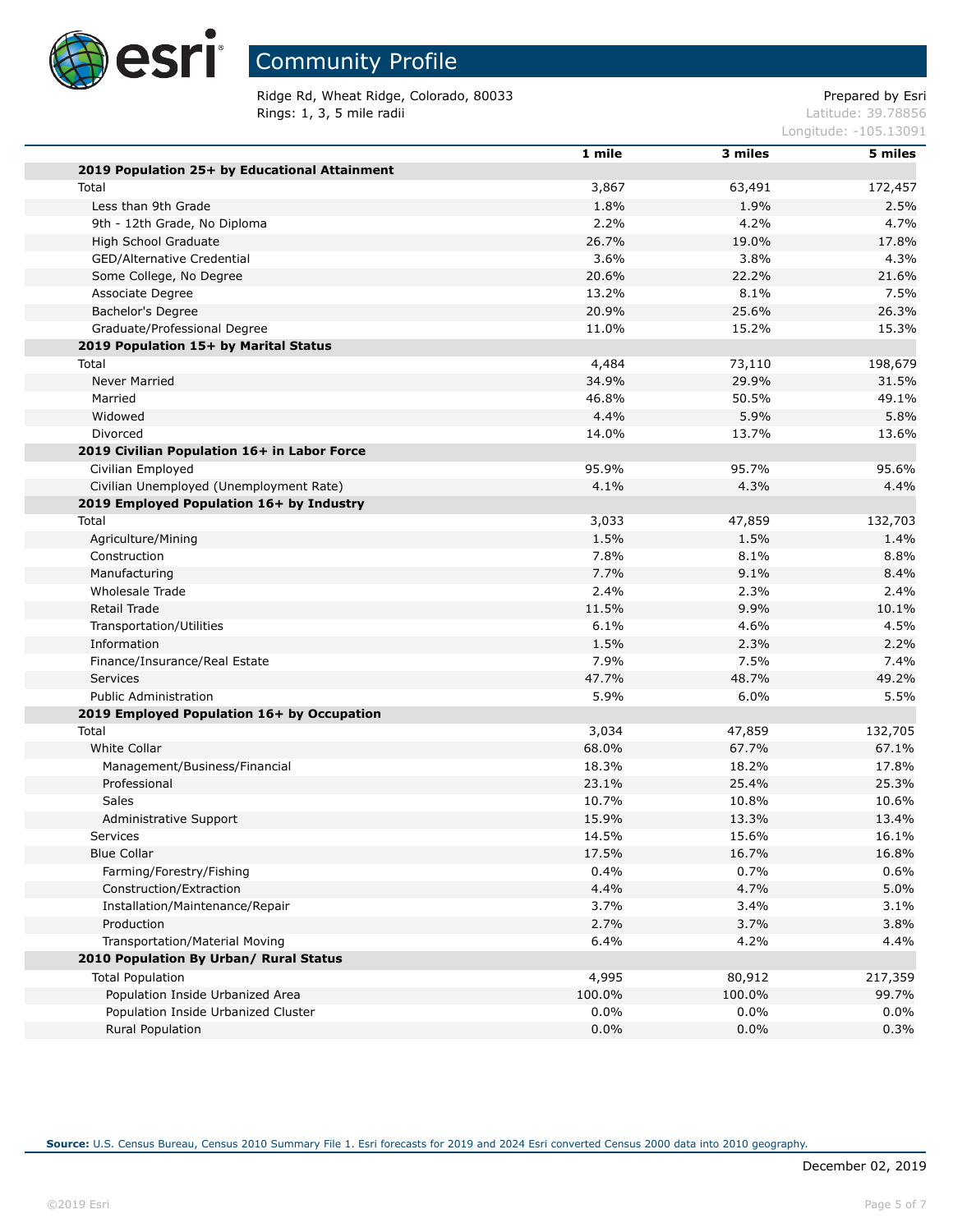

Ridge Rd, Wheat Ridge, Colorado, 80033 extending the part of the Prepared by Esri **Rings: 1, 3, 5 mile radii** Latitude: 39.78856

Longitude: -105.13091

|                                               | 1 mile | 3 miles | 5 miles |
|-----------------------------------------------|--------|---------|---------|
| 2010 Households by Type                       |        |         |         |
| Total                                         | 1,977  | 34,542  | 92,215  |
| Households with 1 Person                      | 31.5%  | 30.1%   | 31.4%   |
| Households with 2+ People                     | 68.5%  | 69.9%   | 68.6%   |
| Family Households                             | 61.0%  | 63.4%   | 60.8%   |
| Husband-wife Families                         | 46.1%  | 47.7%   | 45.2%   |
| With Related Children                         | 19.6%  | 18.3%   | 18.2%   |
| Other Family (No Spouse Present)              | 14.9%  | 15.7%   | 15.6%   |
| Other Family with Male Householder            | 5.5%   | 4.6%    | 4.8%    |
| With Related Children                         | 3.3%   | 2.7%    | 2.7%    |
| Other Family with Female Householder          | 9.4%   | 11.0%   | 10.9%   |
| With Related Children                         | 5.6%   | 6.8%    | 6.8%    |
| Nonfamily Households                          | 7.5%   | 6.5%    | 7.8%    |
|                                               |        |         |         |
| All Households with Children                  | 28.8%  | 28.2%   | 28.0%   |
|                                               |        |         |         |
| Multigenerational Households                  | 2.6%   | 2.7%    | 2.9%    |
| Unmarried Partner Households                  | 6.2%   | 5.9%    | 6.6%    |
| Male-female                                   | 5.5%   | 5.2%    | 5.8%    |
| Same-sex                                      | 0.7%   | 0.7%    | 0.8%    |
| 2010 Households by Size                       |        |         |         |
| Total                                         | 1,977  | 34,541  | 92,216  |
| 1 Person Household                            | 31.5%  | 30.1%   | 31.4%   |
| 2 Person Household                            | 35.2%  | 36.2%   | 34.9%   |
| 3 Person Household                            | 14.8%  | 15.0%   | 15.0%   |
| 4 Person Household                            | 11.9%  | 11.7%   | 11.4%   |
| 5 Person Household                            | 4.6%   | 4.7%    | 4.6%    |
| 6 Person Household                            | 1.6%   | 1.5%    | 1.6%    |
| 7 + Person Household                          | 0.5%   | 0.8%    | 1.0%    |
| 2010 Households by Tenure and Mortgage Status |        |         |         |
| Total                                         | 1,978  | 34,542  | 92,215  |
| Owner Occupied                                | 63.1%  | 66.3%   | 64.3%   |
| Owned with a Mortgage/Loan                    | 49.7%  | 48.6%   | 48.6%   |
| Owned Free and Clear                          | 13.3%  | 17.7%   | 15.7%   |
| Renter Occupied                               | 36.9%  | 33.7%   | 35.7%   |
| 2010 Housing Units By Urban/ Rural Status     |        |         |         |
| <b>Total Housing Units</b>                    | 2,064  | 36,341  | 97,237  |
| Housing Units Inside Urbanized Area           | 100.0% | 100.0%  | 99.8%   |
| Housing Units Inside Urbanized Cluster        | 0.0%   | 0.0%    | 0.0%    |
| <b>Rural Housing Units</b>                    | 0.0%   | 0.0%    | 0.2%    |
|                                               |        |         |         |

Data Note: Households with children include any households with people under age 18, related or not. Multigenerational households are families with 3 or more parentchild relationships. Unmarried partner households are usually classified as nonfamily households unless there is another member of the household related to the householder. Multigenerational and unmarried partner households are reported only to the tract level. Esri estimated block group data, which is used to estimate polygons or non-standard geography.

**Source:** U.S. Census Bureau, Census 2010 Summary File 1. Esri forecasts for 2019 and 2024 Esri converted Census 2000 data into 2010 geography.